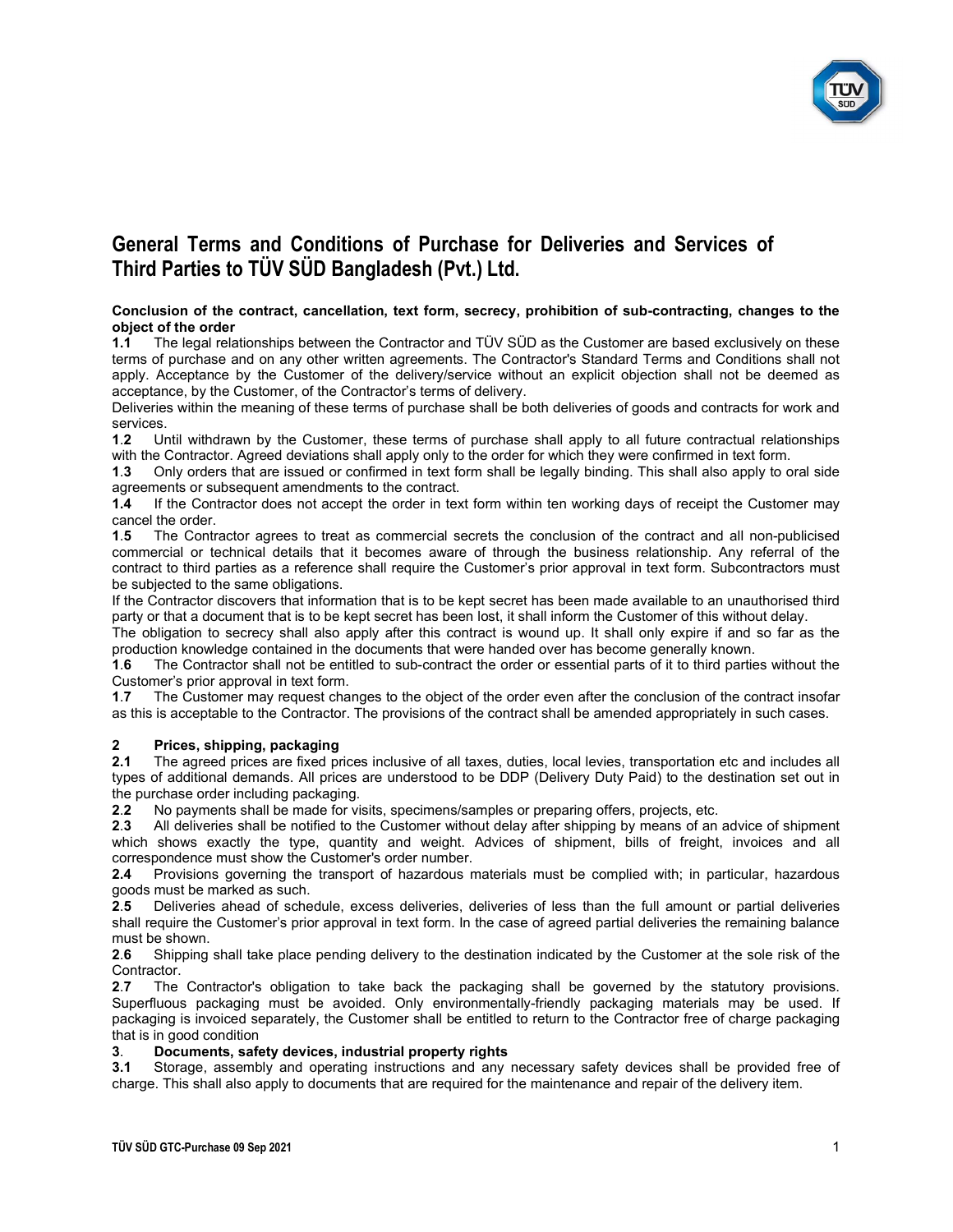

3.2 The Contractor shall furnish documentary evidence of origin requested by the Customer with all the necessary data, duly sign it and make it available free of charge without delay.

3.3 Implementation records, in particular drawings, jigs and fixtures, tools, models, etc., which the Customer handed to the Contractor for the implementation of the order, or which were made in accordance with the Customer's instructions or paid for by the Customer, shall remain the property of the Customer. The Contractor may only use them for the contractually agreed purposes and they may only be made accessible to third parties with the Customer's written approval After the order has been carried out the above-mentioned items shall be returned to the Customer without exception.

3.4 The Contractor guarantees that all deliveries are free of the proprietary rights of third parties and that in particular the industrial property rights, licences and copyrights or other patent rights of third parties are not infringed by the delivery and use of the delivery items.

3.5 The Contractor shall indemnify the Customer and its customers from all claims by third parties arising from any infringements of industrial property rights and shall bear all the costs that accrue to the Customer in this context.

3.6 The Customer shall have the right to obtain from the rightful owner at the Contractor's cost the approval to use the delivery items concerned.

3.7 The Contractor shall not be entitled to make use of the Customer's trade name, logos or trademarks for its own benefit or that of third parties. Without the Customer's prior written approval, the Contractor may not use these either individually or in combination with its own trade name, trademarks or logos.

If the Customer grants its approval the Contractor shall strictly comply with the instructions with regard to size, positioning and layout of the trade name, trademarks or logos.

### 4. Dates, contractual penalty, withdrawal, substitute performance

4.1 Agreed delivery dates and periods are binding. The receipt of the shipment or the provision of the works and services free of defects at the delivery point indicated by the Customer, or the successful acceptance in good time, shall be decisive for compliance with such dates and periods.

4.2 A contractual penalty shall become due if the Contractor defaults on a contractual date or period. The contractual penalty shall be 0.2 % of the net value of the order per calendar day of the delay, but not exceeding 5% of the net value of the order; several claims to contractual penalties shall be aggregated. The Customer reserves the right to claim further damages, whereas the contractual penalty shall be set off against the actual damages resulting from such delay. If, on acceptance of the goods or services, the Customer did not reserve the right to claim a contractual penalty, the contractual penalty may be claimed until the final payment has been made.

4.3 Notwithstanding the above, in the event of default by the Contractor, the rights of the Customer shall otherwise be governed by the statutory provisions. The acceptance of a late delivery or late works and services shall not contain a waiver of claims for compensation.

The Customer shall also be entitled, in lieu of withdrawing from the contract to have the order carried out by a third party at the expense of the Contractor.<br>4.4 The Contractor shall notify ident

4.4 The Contractor shall notify identifiable delays to deliveries immediately. It may only plead non-compliance with a time limit that is beyond its control if it has notified the Customer without delay of the reason for this. The Contractor may only rely on the lack of necessary documents to be supplied by the Customer, if it had sent a written reminder for the documents and did not receive them within an acceptable period.

4.5 The Customer may withdraw from the contract if the delivery or the performance of the work and services are no longer of any use to it, taking into account economic aspects, any delays caused by force majeure or a labour dispute.

#### 5 Warranty, guarantee, claims under liability for defects, damages, periods for giving notice of defects, warranty period, suspension, new start

5.1 The Contractor guarantees that all deliveries will be in conformity with the agreed specifications, however in particular with the latest accepted engineering standards, with any applicable national and international statutory requirements, including any rules and regulations by authorities, trade bodies and professional associations. If the Contractor has any misgivings regarding the type of implementation desired by the Customer it shall inform the Customer without delay, in text form.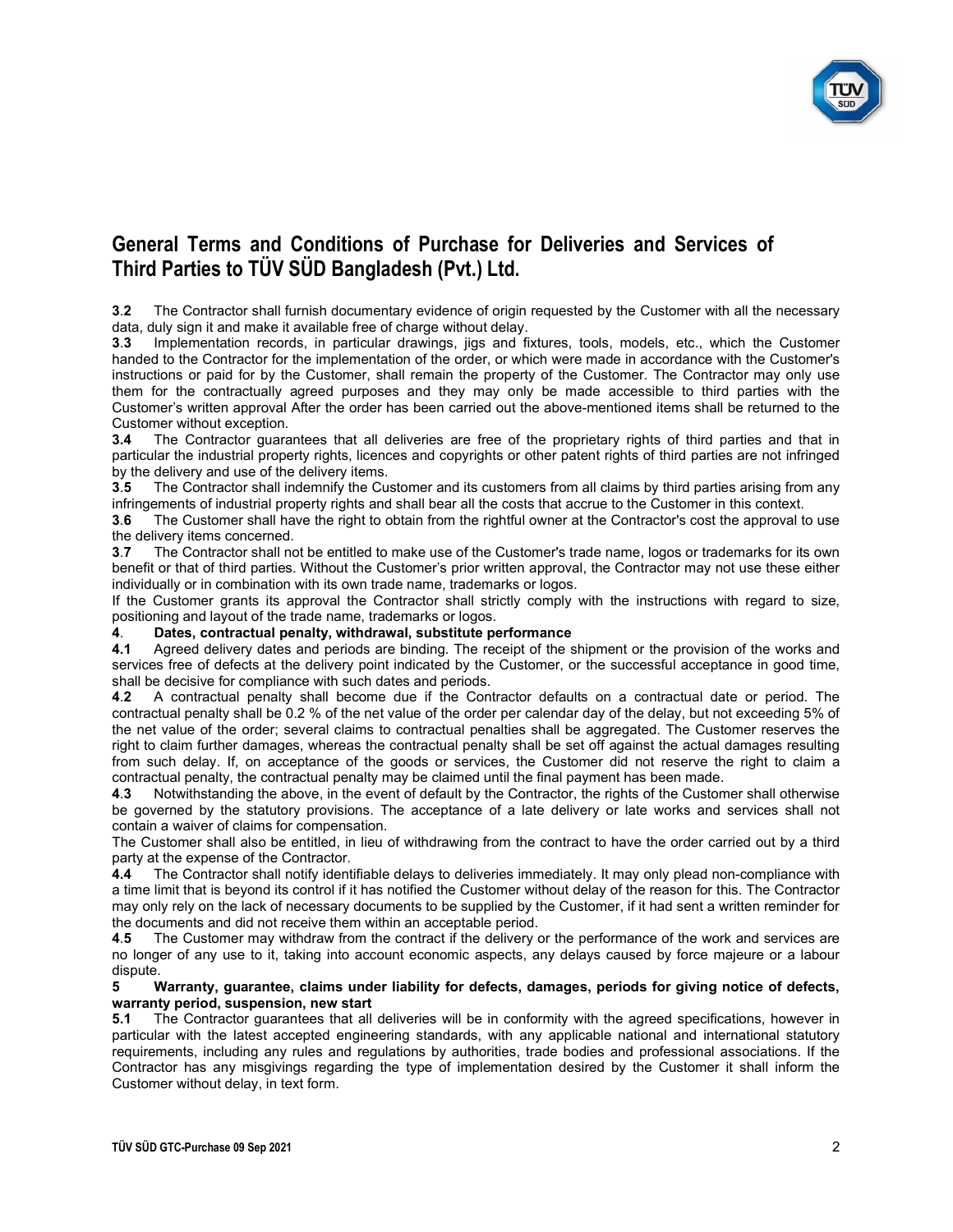

5.2 The Contractor agrees, to the extent that this is economically and technically possible, to use environmentallyfriendly products and processes for its deliveries and also for the deliveries or ancillary services of third parties. At the request of the Customer, the Contractor shall issue a certificate of inspection for the delivered goods free of charge.

5.3 The Customer shall notify in text form all obvious defects of the shipment/service/work without delay as soon as they are detected in accordance with the conditions of ordinary business, but not later than within 5 working days of receipt by the Customer of the shipment / acceptance. In the case of hidden defects this notification period shall be 3 working days after detection.

5.4 Following a request by the Customer, the Contractor shall, without delay and free of charge and including all ancillary costs, remedy defects of the shipment/service or work and services that are the subject of complaints during the warranty period; such defects shall also include the non-achievement of guaranteed data and the lack of warranted qualities. The Customer shall be free to choose the type of remedy, i.e. repair, replacement of the defective parts or a replacement delivery.

The Contractor shall in particular bear all expenses in connection with the detection of the defect and its remedy, insofar as these accrue to the Customer, in particular inspection costs, costs of dismantling and assembling, freight charges, transport costs and the costs of labour and materials. This shall also apply insofar as the expenses are increased because the delivery item was taken to a location other than the place of performance.

If necessary, the Contractor shall carry out repairs or new deliveries in multishift operations or during overtime or on public holidays provided that this is necessary because of the Customer's existing essential operating reasons and provided that this can be expected of the Contractor.

After the second unsuccessful expiry of a reasonable time limit set by the Customer for repair or a replacement delivery the Customer shall be entitled to invoke the statutory rights of withdrawal or price reduction. An agreed period for the replacement delivery shall have the same legal effects as a time limit set by the Customer.

If the non-fulfilment or defective performance is limited to a definable part of the service, the withdrawal may be limited to this part insofar as the Customer has the right to withdraw from the contract and the remainder of the contract remains in force.

The Customer reserves the right to claim damages in all cases.

5.5 In the event of material defects, following the unsuccessful expiry of a time limit set by the Customer for replacement deliveries, the Customer shall also be entitled with contracts of sale and purchase to render the performance itself and to obtain an advance payment.

If the Contractor fails to comply with its obligations under liability for defect within a reasonable time limit set by the Customer, the Customer may carry out the necessary measures itself or have them carried out by third parties. In urgent cases following agreement with the Contractor, the Customer may carry out the repair or have it carried out by a third party. The Customer may remedy minor defects without prior agreement in fulfilment of its obligation to minimise loss without this leading to a reduction of the Contractor's obligations arising from liability for defects. The Customer may then charge the Contractor for the necessary expenditure. This shall also apply if unusually severe damage or heavy losses are imminent.

5.6 The statutory warranty periods shall apply, unless otherwise explicitly agreed. Any such period shall commence upon the surrender of the delivery item to the Customer or to a third party designated by the Customer at the location for reception or use stipulated by the Customer. As regards installations, machinery and plants the applicable warranty periods shall commence on the date of the acceptance inspection referred to in the written acceptance declaration by the Customer. If the acceptance is delayed for reasons beyond the Contractor´s control, the applicable warranty period shall commence upon the provision of the delivery item for the acceptance inspection.

5.7 For deliveries or parts thereof which cannot be used by the Customer during the period in which the defect is examined and/or remedied the current guarantee period shall by extended by the period of interruption of use. For repairs or replacement deliveries or parts thereof the warranty period shall commence again after transfer of the risk.

#### 6 Quality assurance, product liability

6.1 The Contractor shall carry out quality assurance suitable in its type and scope and in accordance with the state of the art and shall provide evidence of this to the Customer on demand. The Contractor shall conclude an appropriate quality assurance agreement with the Customer where the latter regards this as necessary.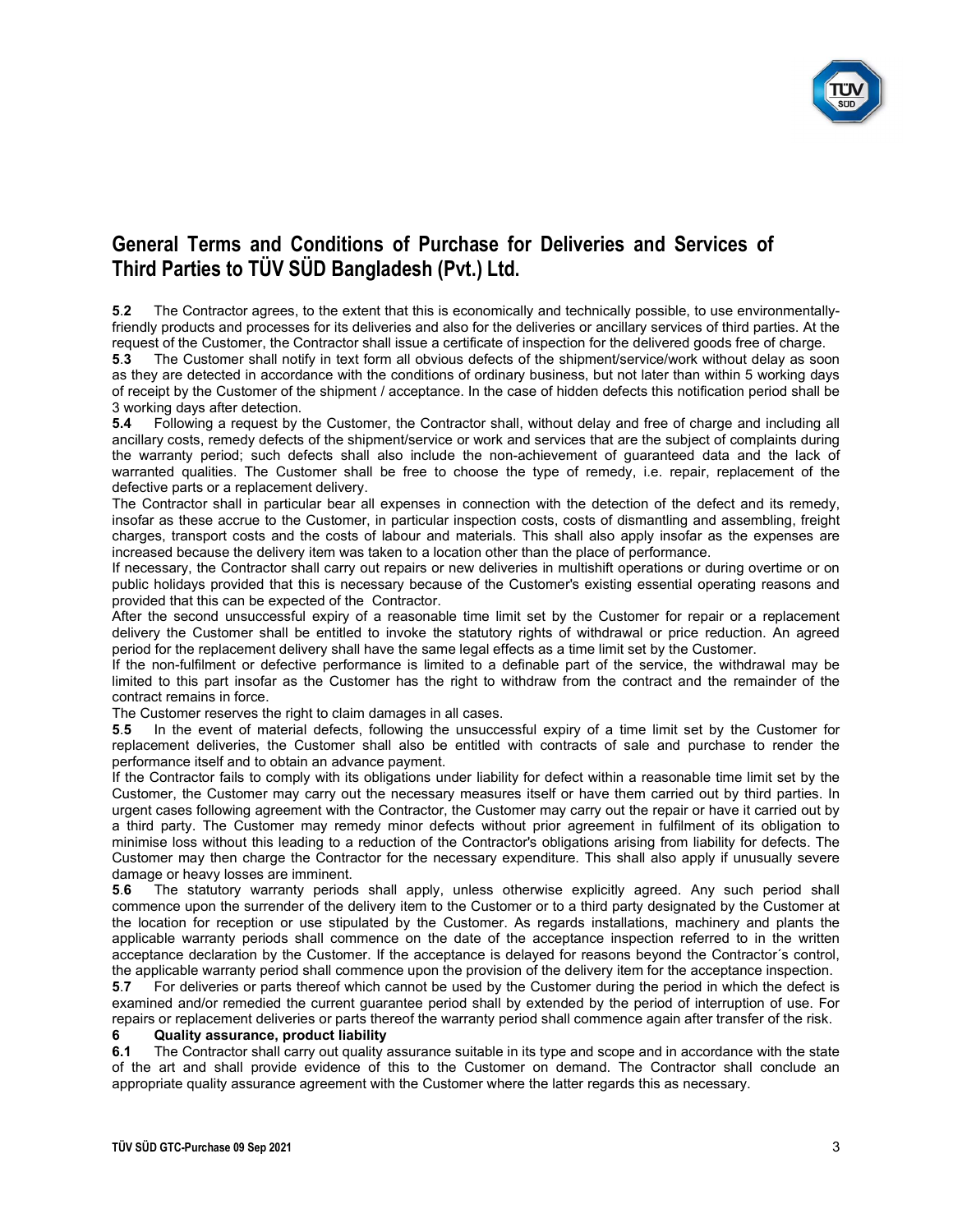

6.2 The factory inspections carried out by the Contractor shall ensure that the deliveries conform to the Customer's technical specifications. The Contractor agrees to make records of all inspections and tests carried out and to file all test, measuring and inspection results for ten years. The Customer may inspect these documents at any time and make copies.<br>6.3 Unless

Unless otherwise agreed the Contractor shall mark the delivery items in such a way that they are permanently recognisable as its products.

6.4 If claims are made against the Customer for a breach of official safety regulations or under Bangladesh or foreign product liability regulations or statutes because of defectiveness of its product that is attributed to the Contractor's goods, the Customer shall be entitled to demand compensation from the Contractor for the damage insofar as this was caused by products supplied by the Contractor.

This damage also includes the costs of a precautionary recall action. As far as this is possible and reasonable the Customer shall inform the Contractor of the contents and scope of the recall measures and provide the Contractor with an opportunity to comment on such measures.

6.5 In addition the Contractor shall obtain adequate insurance against all risks under product liability including the recall risk and, at the Customer's request, shall submit the insurance policy to it for inspection.

7 Invoicing, payment, certificates, rights to withhold, prohibition of assignment, set-off, insolvency of the Contractor

7.1 Invoices shall be submitted separately to the Customer with all the appropriate documentation and data after the delivery/service or works and services. Invoices that are not duly submitted shall be deemed to be received by the Customer on the date they are corrected.

7.2 Payments shall be made in the usual form within 45 days after delivery or acceptance inspection of the works and services and receipt of the invoice. Deliveries ahead of schedule (Clause 2.5) shall not affect an agreed date for payment.

7.3 Insofar as certificates of material tests are agreed they shall form an essential part of the delivery or works and services and shall be sent to the Customer together with the invoice. However, the Customer must receive them not later than ten days after receipt of the invoice. In these cases the period for payment shall commence with the receipt of the agreed certificate.

7.4 The Customer shall have the right to exercise its statutory rights to withhold payment in the event of incomplete or defective deliveries or provision of the works and services.

7.5 The Contractor may not assign its claims against the Customer or have them collected by third parties without the approval of the Customer. If the Contractor assigns its claims to third parties or has them collected by third parties in spite of this the Customer shall have the option of paying the Contractor or the third party with the effect of a discharge.

7.6 With the exception of the Contractor being the subject of insolvency proceedings, the Customer shall have the right to set off any claims brought against the Contractor by any other companies that are affiliated with the TÜV SÜD Group within the meaning of § 15 of the German Companies Act (AktG).

7.7 If the Contractor discontinues payments and/or is over indebted or if a petition for the initiation of insolvency proceedings has been made in relation to the Contractor's assets, the Customer shall be entitled to withdraw from the contract. If the Customer does not withdraw from the contract, it shall be entitled to withhold an amount of at least 5% of the net order sum as security for the contractual guarantee obligations until the expiry of the guarantee period.

#### 8. Force Majeure

In the event that either party is unable to perform its obligations to the other party in whole or in part or not in a timely manner due to an unusual and unforeseeable event beyond the control of that party (force majeure event), the affected obligations of the party relying on the force majeure event shall be suspended for as long as the force majeure event and its consequences persists; any obligations of the other party to provide consideration during this time shall lapse. Claims of the other party, in particular claims for damages, shall not arise in this respect. The party invoking force majeure shall, however, be obliged to inform the other party without delay in text form of the event, the suspended performance obligations and the expected duration of the suspension of the performance obligations. The same shall apply if, by observing a reasonable duty of care, the party invoking force majeure recognizes, whilst the